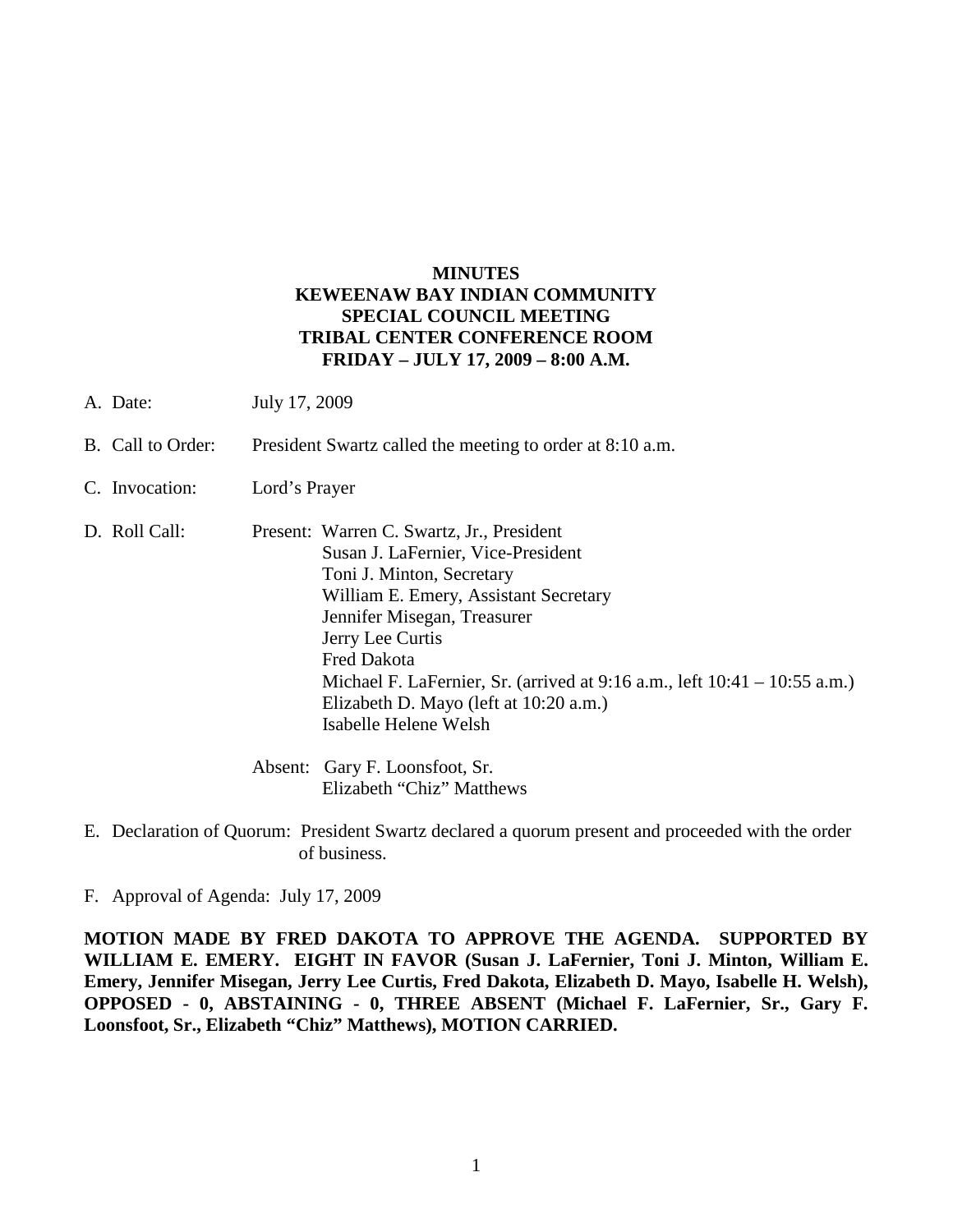## G. Closed Session:

- 1. John Baker, Attorney
- 2. Larry Denomie III, CEO
- 3. Warren C. Swartz, Jr., President

**MOTION MADE BY WILLIAM E. EMERY TO GO INTO CLOSED SESSION AT 8:11 A.M. SUPPORTED BY TONI J. MINTON. SIX IN FAVOR (Susan J. LaFernier, Toni J. Minton, William E. Emery, Jennifer Misegan, Jerry Lee Curtis, Isabelle H. Welsh), TWO OPPOSED (Fred Dakota, Elizabeth D. Mayo), ABSTAINING - 0, THREE ABSENT (Michael F. LaFernier, Sr., Gary F. Loonsfoot, Sr., Elizabeth "Chiz" Matthews), MOTION CARRIED.**

**Mike LaFernier, Sr. arrived at 9:16 a.m.**

**Break: 9:28 – 9:40 a.m.**

**Elizabeth Mayo left at 10:20 a.m.**

**Mike LaFernier left 10:41 – 10:55 a.m.**

**MOTION MADE BY FRED DAKOTA TO GO INTO OPEN SESSION AT 10:58 A.M. SUPPORTED BY WILLIAM E. EMERY. EIGHT IN FAVOR (Susan J. LaFernier, Toni J. Minton, William E. Emery, Jennifer Misegan, Jerry Lee Curtis, Fred Dakota, Michael F. LaFernier, Sr., Isabelle H. Welsh), OPPOSED - 0, ABSTAINING - 0, THREE ABSENT (Gary F. Loonsfoot, Sr., Elizabeth "Chiz" Matthews, Elizabeth D. Mayo), MOTION CARRIED.**

FY 2009 HUD ICDBG Application – Prioritization of Projects

**MOTION MADE BY JENNIFER MISEGAN TO APPLY FOR THE ICDBG FUNDING FOR THE L'ANSE GAS STATION PROJECT. SUPPORTED BY MICHAEL F. LAFERNIER, SR. EIGHT IN FAVOR (Susan J. LaFernier, Toni J. Minton, William E. Emery, Jennifer Misegan, Jerry Lee Curtis, Fred Dakota, Michael F. LaFernier, Sr., Isabelle H. Welsh), OPPOSED - 0, ABSTAINING - 0, THREE ABSENT (Gary F. Loonsfoot, Sr., Elizabeth "Chiz" Matthews, Elizabeth D. Mayo), MOTION CARRIED.**

Anokii Center Budget Modification - \$14,935.00 to continue funding through September 2009 in the 524 Economic Developer Budget and \$10,000.00 for the feasibility study

**MOTION MADE BY FRED DAKOTA TO APPROVE THE BUDGET MODIFICATION IN THE AMOUNT OF \$25,000.00 FOR FUND #524. SUPPORTED BY MICHAEL F. LAFERNIER, SR. SIX IN FAVOR (Susan J. LaFernier, William E. Emery, Jerry Lee Curtis, Fred Dakota, Michael F. LaFernier, Sr., Isabelle H. Welsh), TWO OPPOSED (Toni J. Minton, Jennifer Misegan), ABSTAINING - 0, THREE ABSENT (Gary F. Loonsfoot, Sr., Elizabeth "Chiz" Matthews, Elizabeth D. Mayo), MOTION CARRIED.**